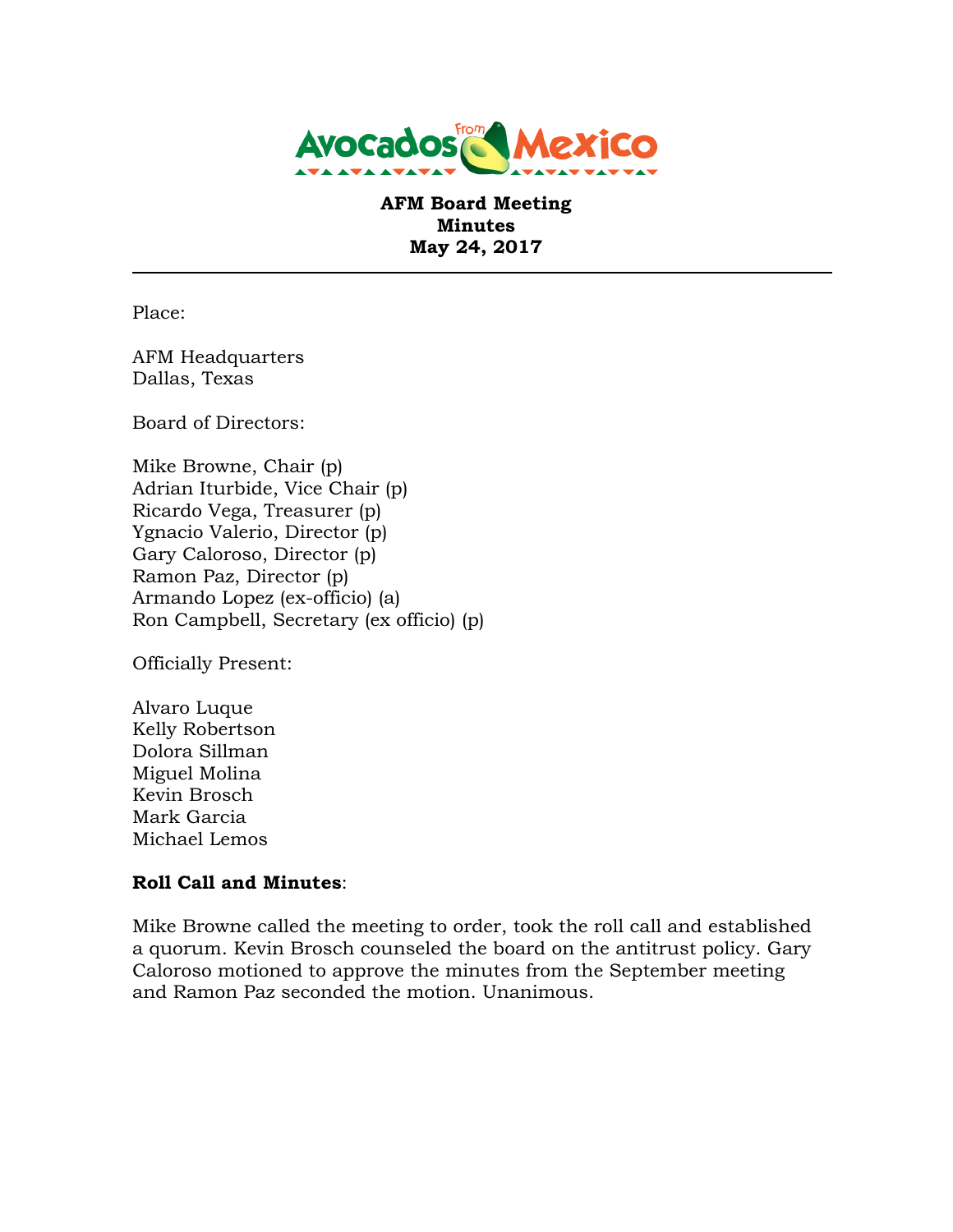## **Financials**:

Miguel Molina and Dolora Sillman provided an overview of the AFM Financials, Treasurers report and proposed budget for Fiscal year 2017- 18.

An overview of the proposed budget includes:

Revenue and Other Support: \$51.47M

- At 1.84B pounds MHAIA would contribute up to \$34.46M from HAB's assessments for the FY 17-18. The MHAIA contribution represents 2/3 of the total expenses of AFM.
- APEAM will contribute \$16.77M to match the agreed 1/3 contribution portion and additional \$233.66K to cover APEAM's Market Reporting requirements. The portion of MHAIA administrative expenses will be directly paid to MHAIA.
- AFM is estimating \$6.0K in interest income for the fiscal period. This income will be allocated 1/3 APEAM and 2/3 MHAIA.

Spending:51.59M

### *Marketing and Promotional*

- \$43.40M total AFM direct marketing inclusive of consumer marketing program expenses of \$29.68M, trade and retail marketing program of \$13.52M, and crises management of \$200K. Of the total AFM estimated direct marketing expenses \$3.0M will be reserved and not spent until after the 1st quarter of the FY18.
- \$5.59M total marketing administrative expenses includes consumer salaries, taxes and benefits of \$3.64M, retail salaries, taxes and benefits of \$1.82M, MHAIA and AFM Board meeting expenses of \$115K and out of pocket expenses of \$15K
- \$233.6K for APEAM market reporting.

#### *Administrative Expense*

• \$2.36M total administrative expenses.

For marketing and general administrative salaries, wages, taxes and benefits assumptions please refer to AFM Administrative Budget packet.

Ramon Paz motioned to approve the Fiscal 17-18 budget which was seconded by Ricardo Vega. The motion passed without objection.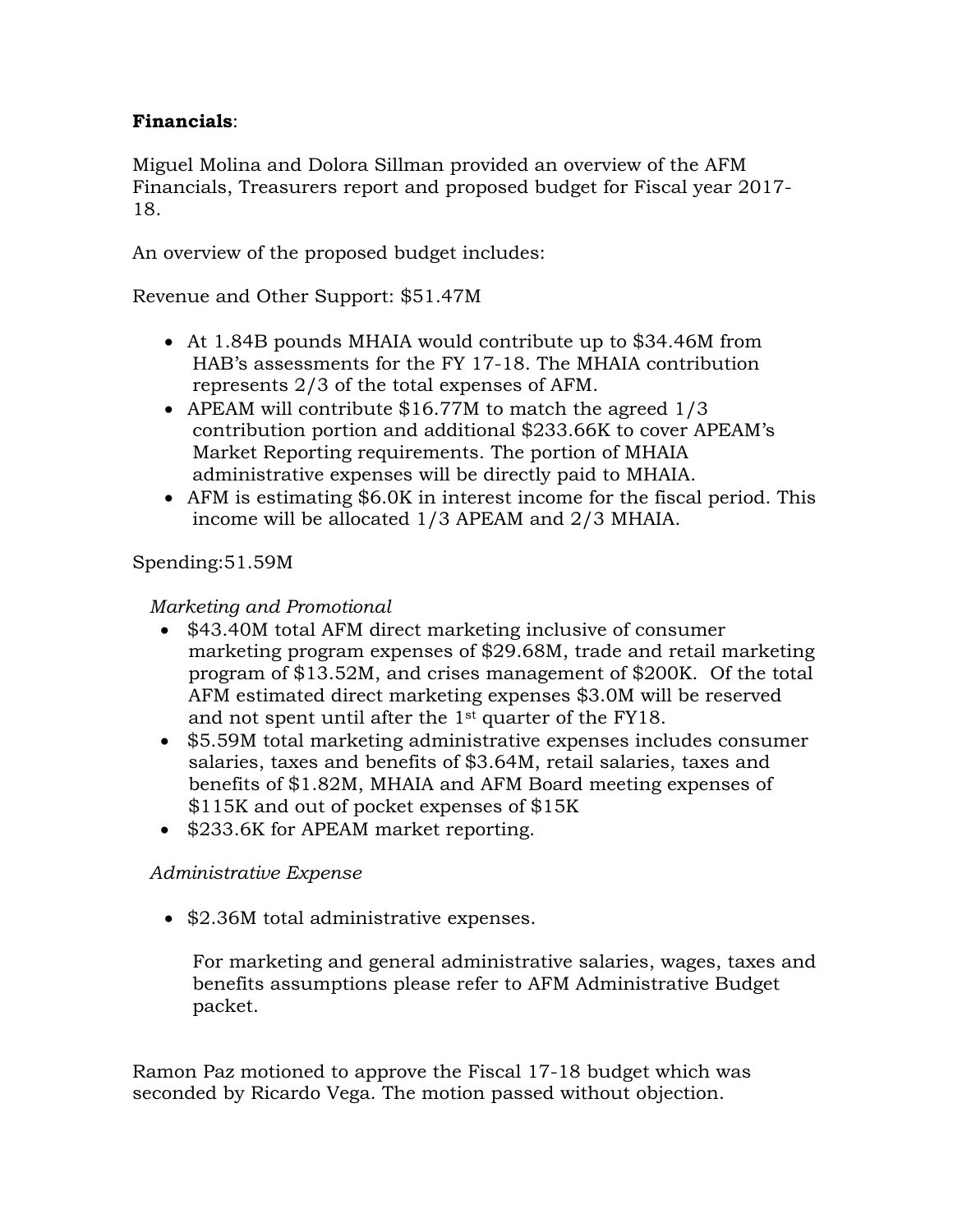## - **Management Projects Update**

- o AFM completed the implemented of the new The Asset Management tool. This application will support AMS and AFM to document all digital assets before they are posted or consumed by the consumer.
- o The new Accounting System, SAP ByDesign, is on track and expected to go live on July 2017.

# - **New Initiatives**

- o Miguel M. presented the new Corporate Telephone and Corporate Card policy proposals. New policy was approved by the board and is pending AMS approval.
- o AFM is in the process to implement Skype for Business to improve the internal and external communication, including web conference capabilities.

## - **Human Resources**

- o Michael Lemos will introduce a total reward statement for all employees to list the total compensation, including gross salary, benefits and other income protection and retirement programs. The total reward program will be presented during AFM's annual open enrollment (last week June 2017.)
- o AFM will introduce TRAKSTAR, a new electronic web performance review system to automate the current manual process and align employee's goals to AFM's Organizational goals. TRAKSTAR will also support the new Executive Benefit program. The new tool will be fully implemented by August 2017.

## - **Culinary Center**

- o AFM completed its office expansion, Phase I.
- o The Culinary Center, Phase II, is expected to be completed by the end of July 2017.
- o Miguel M. presented the total forecasted expenses and AFM is expecting to be \$43K under the \$1.2 million target.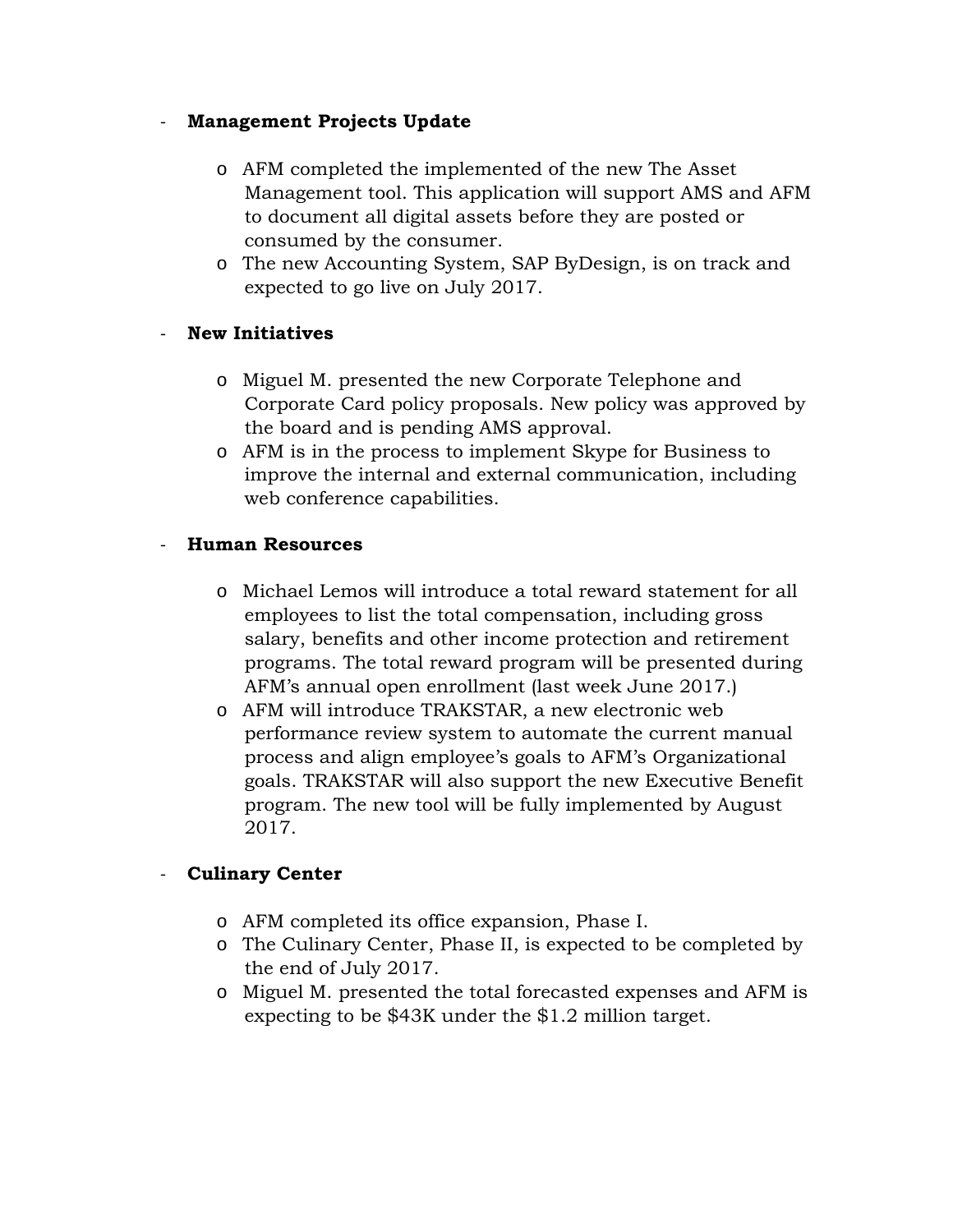## - **Administrative Budget**

- o Alvaro L., Miguel M., and Michael L. presented the new administrative budget for the fiscal year 17-18
- o The new total, Marketing, Administrative, and MHAIA, Admin budget is \$8.41 MM, this represented a 26.2% increase when compared to last year.
- o AFM's Administrative expense is projected to increase by \$1.84M or 30.1%
	- COLA, New positions, offices, Medical increases \$729K
	- Mercer suggested adjustments \$194K
	- Executive Retention Program \$ 539K • *457 (b) \$69K/ 457 (f) \$397K/ 162 plan \$73K* Depreciation, Travel, Payroll taxes, others \$378K

# **Total increase \$1.84M**

- o Alvaro presented a proposal for new hiring that include two new positions for 2017- 2018: (Total effect \$305,000)
	- Digital Manager to support growing digital programming and give special support to Foodservice and Trade. Target salary \$110,000/ Hire date July 2017
	- Budget Analyst to manage invoicing for all departments and our monthly budget control. Target salary \$65.000/ Hire date September 2017.
	- To be able to hire these new positions, the company will put on hold three approved positions from 2016- 2017: Events & Sponsorship Manager, Midwest Regional Director and Culinary Manager. The first two will try to recuperate at some point in 2018 and the last one will manage through the agency for year 1.
	- Company will continue the hiring process for the approved Foodservice Sales Manager.
- o Alvaro presented the projected COLA increase for 2017- 2018, with the following projection: (Total effect: \$223,000)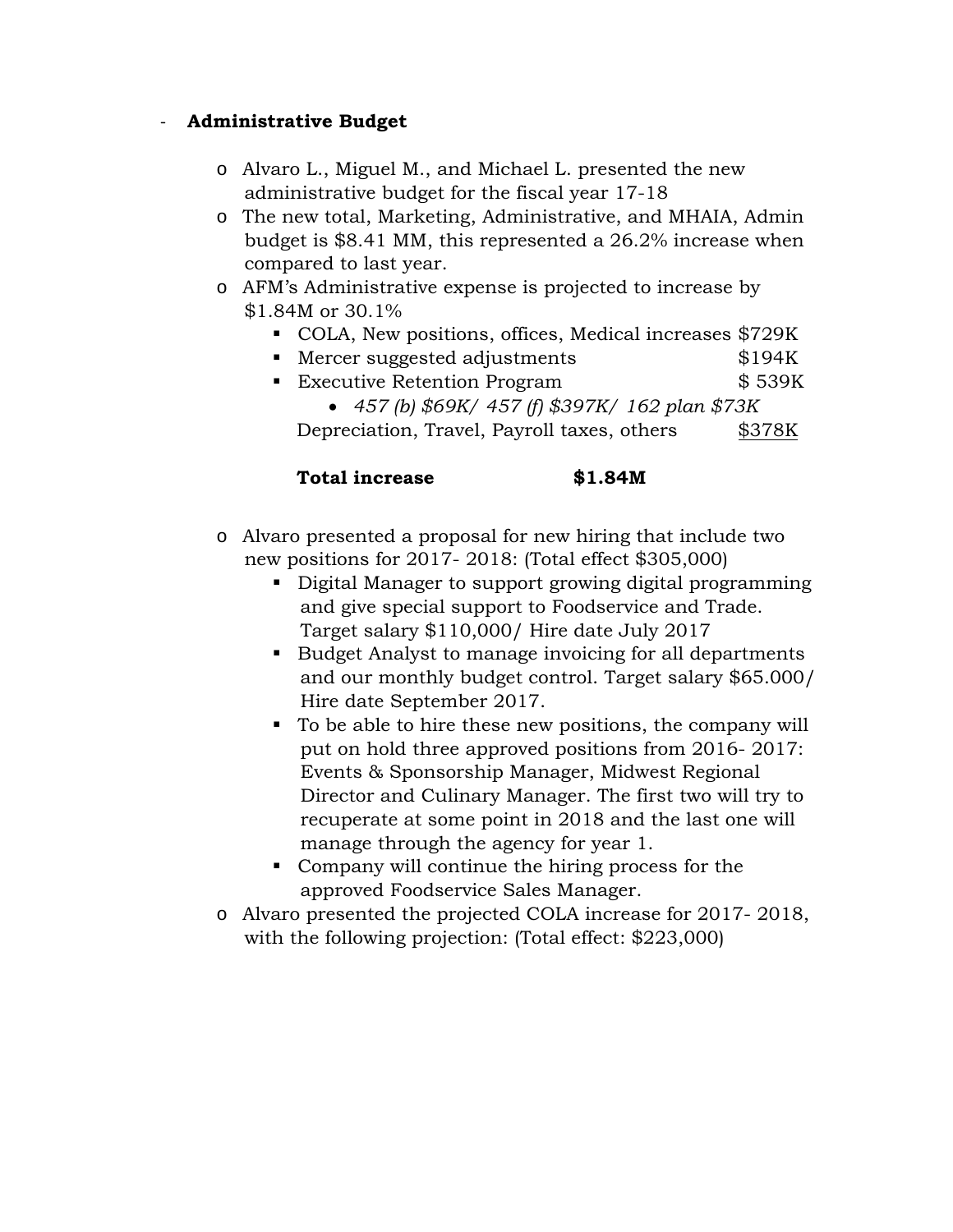|  | Alvaro Lugue         | 4% | Maggie Bezart         | 3% |
|--|----------------------|----|-----------------------|----|
|  | Stephanie Bazan      | 5% | <b>Maggie Ting</b>    | 4% |
|  | Alejandro Duran      | 3% | Oscar Garcia<br>٠     | 3% |
|  | Dianne Le            | 4% | Ryan Fukuda<br>٠      | 3% |
|  | Mark Garcia          | 3% | Erick Coronado<br>۰   | 3% |
|  | Stephanie Browder    | 5% | Tanya Edwards         | 4% |
|  | <b>Ivonne Kinser</b> | 4% | Anna Kirsch<br>٠      | 3% |
|  | Anna Mertz           | 4% | Dunia Salguero<br>٠   | 5% |
|  | Miguel Molina        | 5% | Esmeralda Blanco<br>٠ | 3% |
|  |                      |    | Michael Lemos         | 5% |

- o Alvaro and Miguel presented the rent costs associated to the new office expansion (Total effect \$96,000) and the cost increase in our Medical, Dental & Vision program based on general market trends (Total effect \$107,000)
- o Miguel presented some general adjustments that are necessary based on the Mercer analysis:
	- Salary adjustments: only two adjustments proposed, Kevin Hamilton +21% and Grisel Perez +39% to take them to the 50th percentile. Both positions will not have COLA increases (Total effect \$54,000)
	- Move our  $401K$  company match from a 4% to a 6% to be more competitive in the market. The new 6% will be a dollar to dollar match by January 2018. (Total effect \$81.000)
	- Include a deferred compensation program for the President to recuperate the 401K match that has been down @\$24.000 in the last two years. Will use a 457 Plan for this purpose. (Total effect \$19,000)
	- New expanded company Life Insurance plan to  $2X$ annual salary and a supplemental Life Insurance program for executive employees with salaries over \$150.000 that will max out the \$300,000 maximum insured amount. (Total effect \$10,000)
	- New supplemental Long Term Disability plan to cover at least 60% of the employee's compensation and be more competitive in this benefit. (Total effect \$29,000)
- o Michael Lemos presented all proposed new "soft" benefits under the AFM Life concept that will be launched to all employees, where the objective is not only to implemented Mercer's best practices suggestions, but also setup a better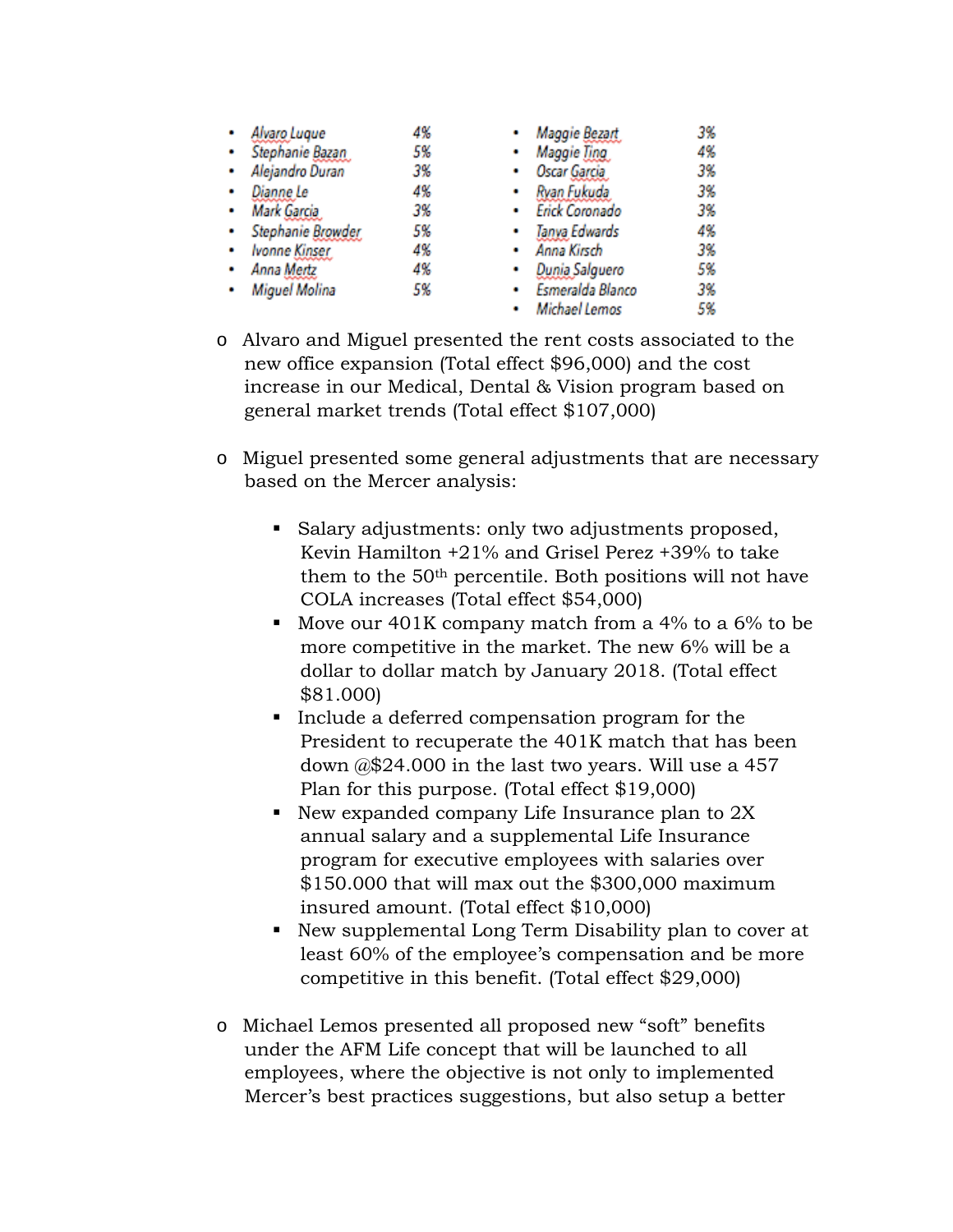work-life-balance practice as an additional tool to retain and attract talent in a very competitive environment. New soft benefits offered are: (No additional cost effect for the company)

- **PTO:** Offer one extra PTO day (8-hours) per service year, retroactive to hiring date. Benefit will max out at 6 weeks after 15 years of service.
- **Sick Days:** not included in regular PTO. Employees will accrue 4 hours per month for a total of 6 days per year. These hours can be roll over to the following fiscal year up to 10 business. Additional sick days will have to come from regular PTO.
- **Personal Days:** Each employee will receive the benefit of three personal days per year. This benefit cannot be accrued and will not roll over if un-used.
- **Paid Leave:** Mothers keep the total 6-week leave but we will increase paid leave to 4 weeks. Their first two weeks back to work could be remote. Fathers can receive 2 weeks of leave, both of which will be paid.
- **Holidays:** add two new holidays, Martin Luther King Day to celebrate diversity and a floating holiday between the Wednesday before Thanksgiving and January 2nd. This holiday benefit cannot be accrued and will not roll over if un-used.
- **Flexible Time:** Offer every other Friday as a telecommute option. Employee will have to be fully connected from home through Skype Business. HR will develop an annual calendar of telecommute Fridays and a regulatory policy. These days cannot be swapped for other business days.
- o Alvaro presented the details of the Executive Retention Program for its key executives, including, AFM's President, CFO, Trade VP and four Area Directors.
	- **The 457 (f) plan** is net of the 457 (b) program and the deferred compensation 457(f) plan is a four-year program retention program not vested until the fourth year. Employees need to stay the full four years as a "golden handcuff" to qualify and "collect" the balance accrued. AFM will use TRAKSTAR to measure key executive performance. (Total effect \$465,000)